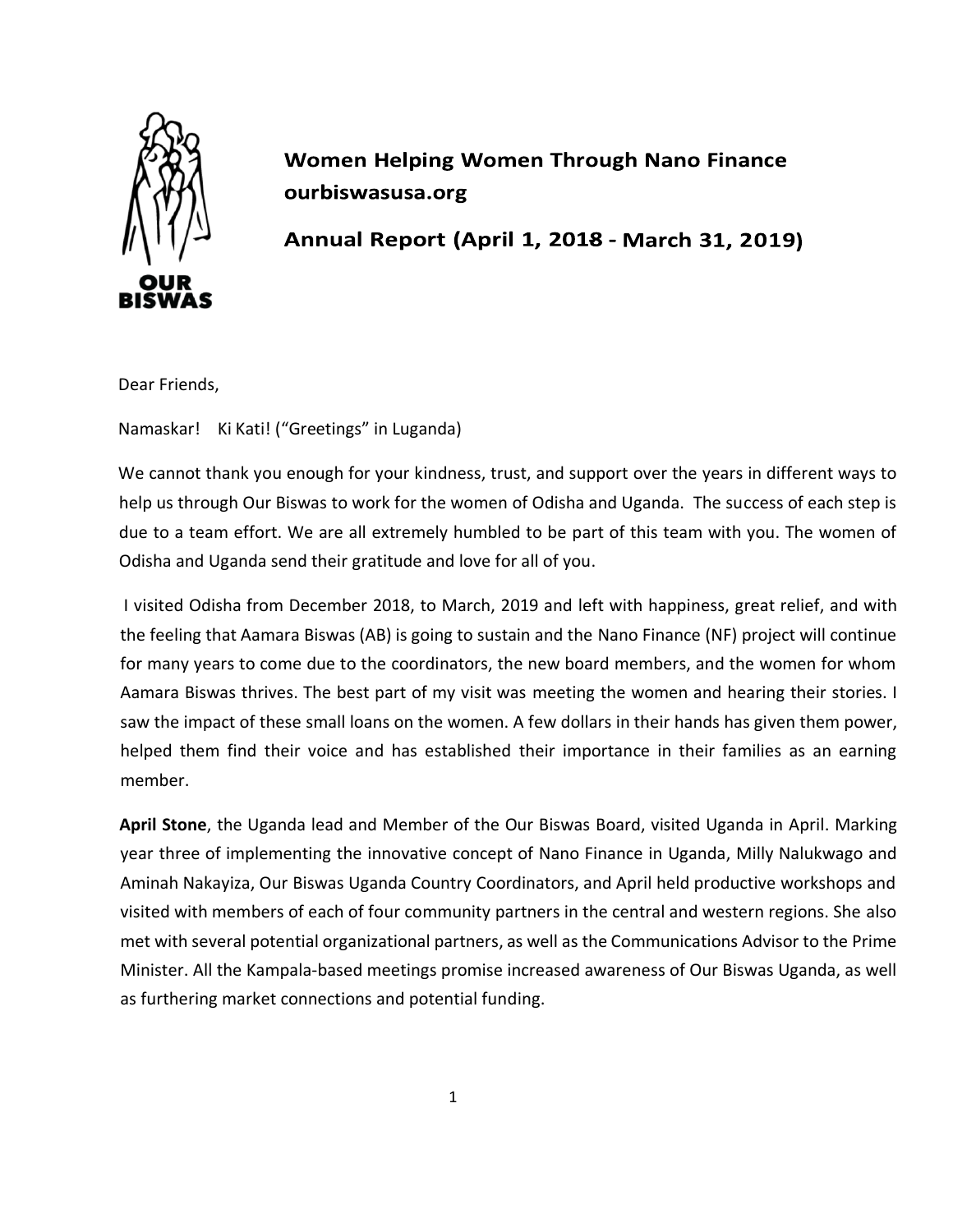## **A. Financial Statement (April 1, 2018, to March 31, 2019)**

### **Odisha, India**

| Date              | Transfer | Received |
|-------------------|----------|----------|
| May 16, 2018      | 5,000    | 4,985    |
| November 28, 2018 | 29,300   | 29,280   |
| February 7, 2019  | 15,000   | 14,980   |
| <b>Total</b>      | 49,300   | 49,245   |

- o Nano Finance: \$19, 250 (Additional loans to 1,200 women)
- o Sanitary Napkin Unit: \$18,843
- o Training Center: \$870
- o Salaries for 6 months to 12 coordinators: \$3,695
- o Annual meeting and Office expenses: \$587
- o Fixed Deposit: \$6,000
- o **Total Expenditure: \$ 49,245**

### **Kampala, Uganda**

| Date              | Transfer | Received |
|-------------------|----------|----------|
| June 4, 2018      | 4,056    | 4,056    |
| November 26, 2018 | 12,338   | 12,338   |
| March 15, 2019    | 1,000    | 1,000    |
| <b>Total</b>      | 17,394   | 17,394   |

- o Nano Finance: \$7,873 (Additional loans to 250 new women)
- o Salaries of the coordinators: \$3,551
- o Training and Bookmaking: \$1,942
- o Travel and Accommodation: \$2,098
- o Rent, office supplies, furniture, and copy machine: \$1,930
- o **Total Expenditure: \$ 17,394**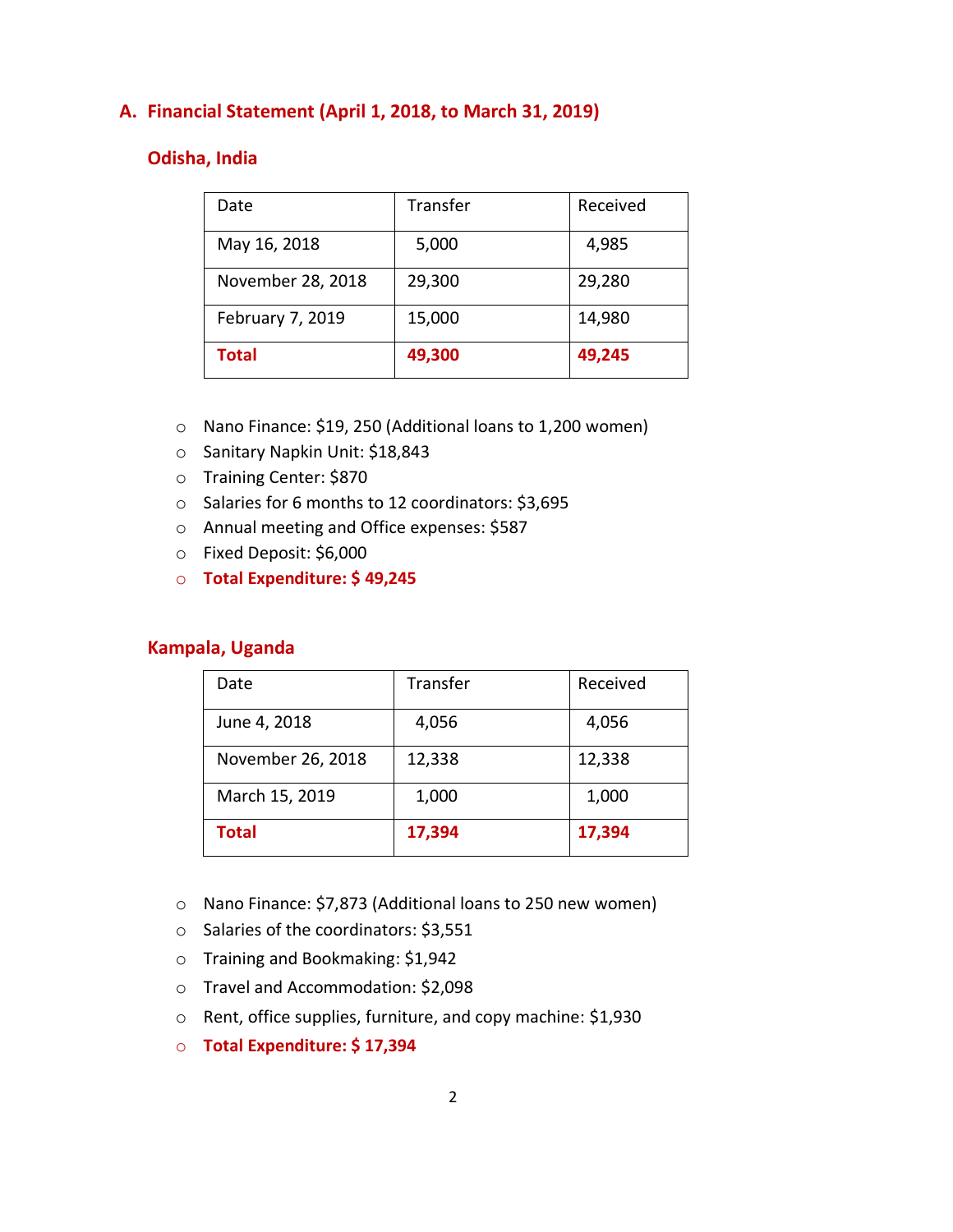# **B. Odisha Projects**

### **1. Nano Finance Project in Odisha (\$19,250)**

Aamara Biswas (AB) has implemented the Nano Finance project in two new areas in the villages of Odisha and expanded the project by investing more funds and providing an additional 1,250 women with a loan for 2019. Currently, AB is working in more than 100 villages of Odisha. We did not invest any funds in two areas; Sambalpur city and Balikuda areas of Jagatsinghpur districts to experiment how the Nano Finance system would sustain and expand by recirculating the returned loans. Most of the women take loans for livelihood trades; agriculture, vegetable farming, small grocery shops, food stalls, small poultry farming, snack shops, tailoring, and many other trades depending on demand and the availability of products.

### **2. Sanitary Napkin Unit (\$18,843)**

This is a very difficult and challenging project. At the same time, it is an important project to support women's health. The women understand the benefit of using disposable sanitary napkins. However, the price of the pads must be affordable. Currently, the production cost of a package is higher than the selling price. Due to the generous contribution of one donor (\$15,000), we have installed a new unit with advanced features, with the hopes of bringing the cost down and increase the production.

## **3. Training/Production Center (\$870)**

**Balikuda Sewing Training** unit was started in March 2012 by renting one room (\$10 per month) until 2015. The unit was moved to the Aamara Biswas Center in May 2016. Most of the training programs are financially supported by the Government at this time. Currently, 25 women are working in the center.

**The Khamara training cente**r is closed. There was always a demand to move the center from one place to another, which was not possible for us. AB gave four machines and other materials to start the center. The items are sold to the women at an installment payment for starting their personal businesses. The recovered funds will be used for future training centers. There is always a demand to open training centers even for a few years.

### **Brahamgiri Sewing/Production Training Center (New)**

The training center was opened on March 8, 2019. Currently, 60 girls/women are taking sewing training. AB has appointed two teachers. AB pays \$25 per month to one of the teachers. The other teacher's salary and maintenance of the machines are supported by the monthly tuition fees from the students. We are hoping to get the support from the Government in a year.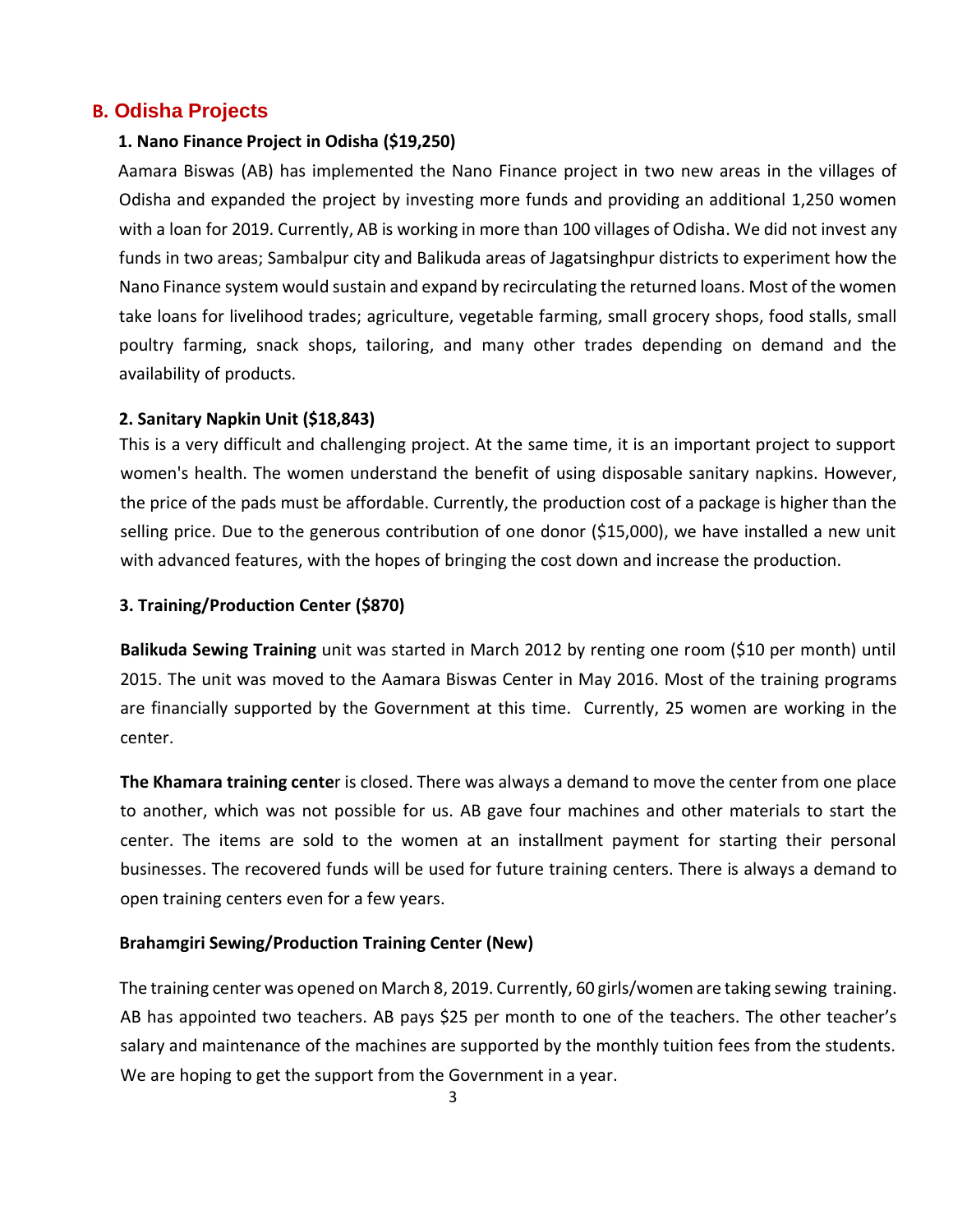#### **4. Salaries for the Coordinators (\$3,695)**

AB will need new coordinators when expansion happens. As a result, the total budget for salaries will have to increase. Currently, AB has 12 coordinators who oversee the Nano Finance projects in more than 100 villages.

### **5. Annual meeting and Office expenses (\$587)**

The purpose of this yearly meeting with the coordinators is for them to come together and express their concern and share their experiences with others. This helps to improve the system and solve problems. Most of the coordinators travel from a far distance. There are other expenses: printing, office supplies, paying auditor's fees and other miscellaneous items.

#### **6. Fixed Deposits (\$6,000)**

Currently, the accrued interest of the fixed deposit covers administrative costs and the salaries of the coordinators for six months and some other small expenses. The goal is to increase the amount so that in future the administrative expenses and the salaries will be covered completely by the accrued interest.

### **7. Collaborating with other organizations**

It is becoming extremely difficult and expensive to work in some rural areas of the Western part of Odisha without the help of local organizations. Also, for the expansion of the Nano Finance project, AB needs help from other organizations, of course with terms and conditions. Currently, we are working with **Sanjog** for Western Odisha and **Indian Institute of Education and Care (IIEC)** for the slum areas of Cuttack district. Currently, AB is fully supporting both the projects financially.

### **C. Uganda Projects**

Uganda is the first country outside of India to implement a Nano Finance system. Having begun with a small group of 50 women, by the close of 2019 we will have grown 10-fold in just over 3 years. After visiting the four community partners, April was most impressed by the growing sense of leadership among the Our Biswas staff in Uganda and the women in the program. Reports from the coordinators and video interviews with women reveal the positive qualitative impact of Nano Finance. The annual implementation of the PPI (Poverty Probability Index) reveals quantitative impact, specifically that Nano Finance is reducing the poverty likelihood in each community by 5-10 percentage points. April's visit revealed that many women, especially those who have been a part of the program for more than two years, have repeatedly paid their loans in full and are in need of greater capital to grow their businesses. Our Biswas Uganda is planning to develop a graduation policy through which we will work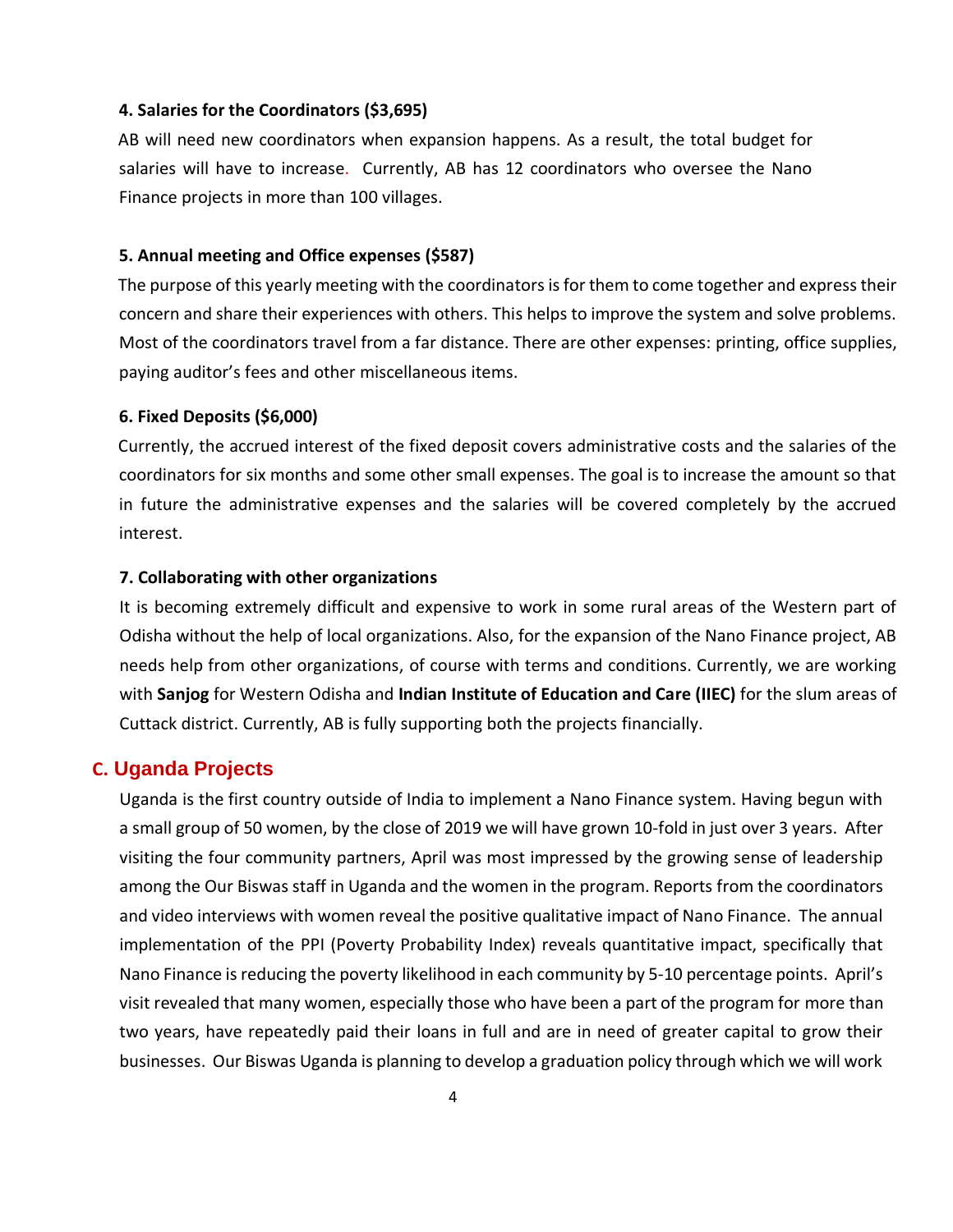with our community partners to find a 'Women in Business" program at a local bank or, PAFI (Payment Aspects of Financial Inclusion) affiliated bank or NGO, that would offer the women a smooth transition to the social and economic benefit of financial inclusion.

## **1. Kisoboka Nano Initiative (KNI), Busega, Kampala District (\$10,145)**

NF was launched in this community in June 2018 with 54 women from the Busega community. KNI will grow by 100 additional women by year end 2019 to a total of 154 women. The KNI bookmaking social enterprise has been active since the summer of 2018. It engages about 20 women in the bookmaking process, and has received funding from the Kampala Capital City Authority (KCCA) in the form of a Community-driven Development Grant.

## **2. Bliss Feme, Kamughobe, Kisinga sub-county, Kasese District (\$3421)**

This was launched in January 2017 with 50 women from the Kamughobe community. Bliss Feme will grow by 60 additional women by year end 2019 to a total of 110 women. The bookmaking social enterprise group, which engages 20 or so women, collaborated with the women of KNI to complete an order of 10,000 exercise and counting books. A no-interest loan was approved by the Community Development Officers, through the Uganda Women's Empowerment Program (UWEP) to fund more than 80% of the cost of a much-needed paper making machine. OB contributed \$1,000 towards the cost of the paper making and trimming machine. The participating women will also be contributing their profits to grow the business as much as they can.

# **3. ACCESS Uganda, Nakaseke District, Central Region (\$1500)**

50 women took a loan from Nakaseke community through Nano Finance project in January 2019. ACCESS is an established organization and since 2003 has worked to enhance the lives of the people of Nakaseke through healthcare, education and economic empowerment.

### **4. Albertine Rift and Kyaninga Community Conservation and Area Organization (ARKCCAO) (\$2328)**

This program was launched in November 2017 with 50 women. It expanded in June 2018 to 128 women from the Kyaninga community. ARKCCAO will grow by 40 additional women by year end 2019 to a total of 166 women. Many ARKCCAO women have greatly benefitted from NF, as well as the abundance of rich, volcanic soil that has enabled women's collaboratives to succeed in banana plantations, passion fruit farming and tomato farming.